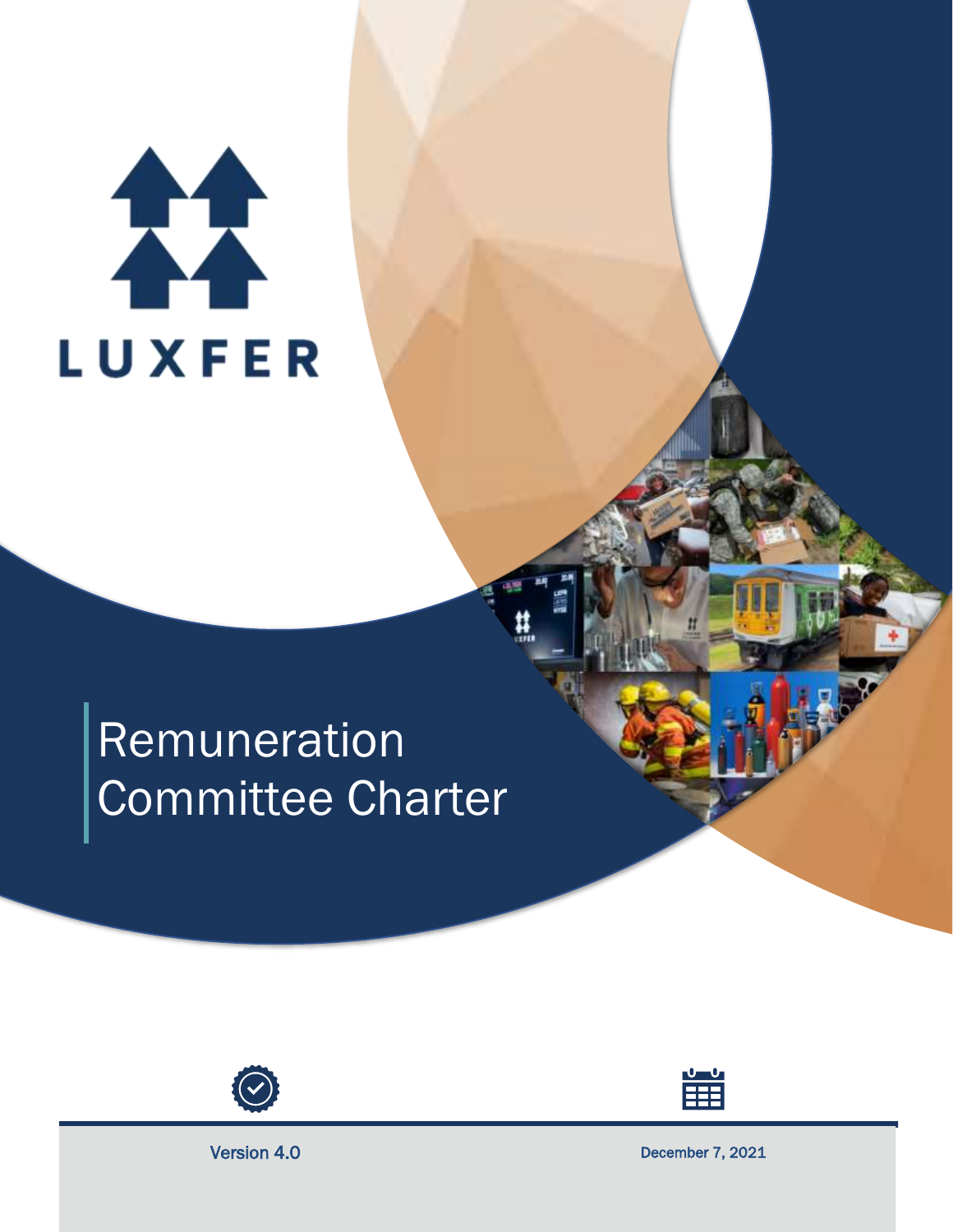#### 1.0 PURPOSE

- 1.1 The Remuneration Committee (the "Committee") is a standing committee of the Board of Directors of Luxfer Holdings PLC (the "Board"). The purpose of the Committee is to assist and advise the Board on matters relating to the remuneration of Directors, Executive Officers, and senior management of Luxfer Holdings PLC (the "Company"), so as to motivate and retain personnel and ensure that the Company is able to attract superior talent. Additionally, the Committee is responsible for ensuring that Executive Officers are (i) provided with appropriate incentives to encourage enhanced performance and (ii) rewarded for their individual contributions to the success of the Company in a fair and reasonable manner.
- 1.2 The Committee shall determine, and recommend to the Board, the Company's framework or broad policy on executive and director remuneration, the cost of such framework, and the specific remuneration packages for each of the Company's Executive Officers and Directors. In doing so, the Committee shall consider any factors it deems necessary. It remains the right of the Board to accept or reject the recommendations of the Committee.

#### 2.0 COMPOSITION

- 2.1 The Committee shall consist of three or more Directors. Each member of the Committee ("Member") shall be independent, as determined by the Board, in accordance with the rules of the New York Stock Exchange ("NYSE"), U.S. Securities and Exchange Commission ("SEC"), and any additional requirements the Board deems appropriate (an "Independent Director"). In making this determination, the Board should consider whether the Director has (a) a relationship with the Company that is material to the Director's ability to be independent from management in relation to the Committee's duties or (b) a relationship that would impair the Director's ability to make independent judgments about the Company's executive remuneration. Factors used in making such determination include, but are not limited to, (x) the source of the Director's remuneration, including any consulting, advisory, or other compensatory fee paid by the Company to the Director and (y) whether the Director is affiliated with the Company, a Company subsidiary, or an affiliate of the Company or a Company subsidiary. At least two Members of the Committee shall also qualify as "non-employee directors" for purposes of Rule 16b-3 under the Securities Exchange Act of 1934, as amended. Desirable qualifications in Committee Members include experience in personnel management, executive compensation, employee benefits, and human resources.
- 2.2 Members of the Committee are appointed by the Board, based on recommendations made by the Company's Nominating and Governance Committee, for a period of up to three years, which may be extended for two additional three-year periods, so long as such Member (other than the Board Chair if he or she is a Member of the Committee) continues to qualify as an Independent Director. The Board may remove any Member from the Committee at any time, with or without cause.
- 2.3 The Board shall appoint the Committee Chair, based on recommendations made by the Company's Nominating and Governance Committee. The Board Chair may be a Member of the Committee if he or she is an Independent Director.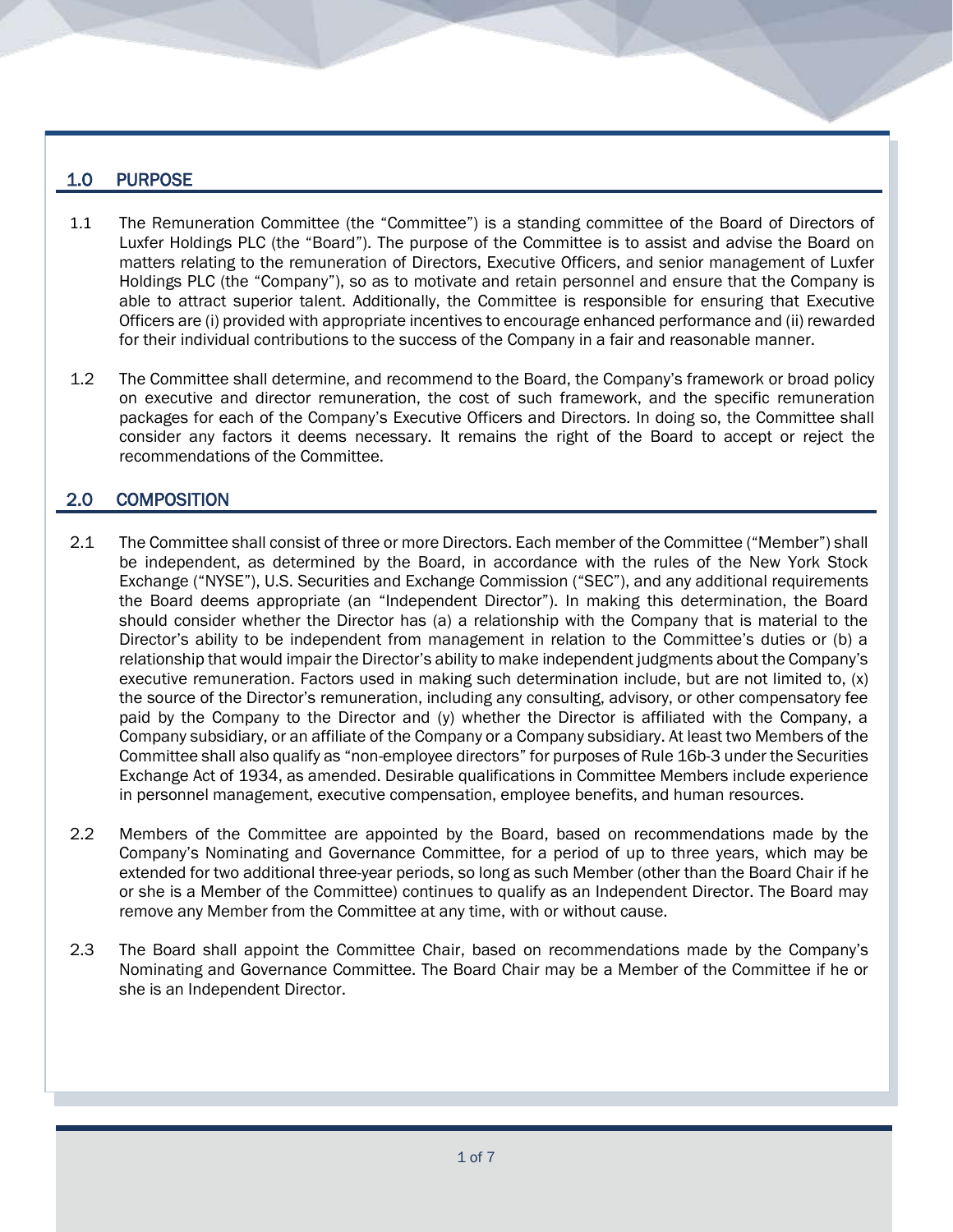#### 3.0 ATTENDANCE AT MEETINGS

- 3.1 Non-Executive Directors who are not Committee Members shall have the right to attend and speak at meetings of the Committee, provided that such attendance is arranged by the Committee. The Chief Executive Officer ("CEO") may attend and speak at meetings of the Committee, provided that such attendance is arranged by the Committee and the CEO excuses himself or herself during any executive session in which CEO remuneration is to be discussed. Additionally, senior management and the senior Human Resources representative of the Company, as well as external advisors, may be invited to attend all or part of any meeting, as and when appropriate.
- 3.2 No attendee of Committee meetings shall participate in any discussion or decision on their own remuneration and shall recuse themselves from any such conversation.

#### 4.0 DUTIES, RESPONSIBILITIES AND AUTHORITY

- 4.1 The Committee shall have the below-listed responsibilities and duties. The Committee is authorized by the Board to seek any information it requires from any employee of the Company in order to perform its responsibilities and duties. In conducting such responsibilities, the Members shall give due regard to the comments and recommendations of the U.K. Corporate Governance Code, the NYSE Listed Company Manual, and the SEC regulations governing domestic issuers, as well as any other applicable rules or guidance insofar as they are applicable to the Company.
	- (A) *Oversight of Executive Remuneration.* The Committee shall oversee the Company's remuneration program for Executive Officers, including the Remuneration Policy. The Committee shall approve the design of, and determine targets for, any performance-related pay schemes operated by the Company with respect to the CEO and the other Executive Officers, which will form the broad framework for the Company's performance-related pay schemes. The Committee will also have the responsibility of assessing whether the Company's remuneration programs and practices are competitive with comparable companies and are effective in attracting, retaining, and motivating highly-qualified personnel in order to achieve the Company's business objectives and optimize long-term growth. For this purpose, the CEO shall make a report to the Committee annually on the current level of pay and benefits of the Company's Executive Officers. In assessing the Company's remuneration programs and practices, the Committee may commission surveys and reports aimed at establishing market position, providing competitive analysis, or exploring particular aspects of remuneration, at a reasonable cost to the Company.
	- (B) *Oversight of Non-Executive Director Remuneration.* The Committee shall oversee the Company's remuneration program for Non-Executive Directors, including the Remuneration Policy. The Committee will also have the responsibility of assessing whether the Company's remuneration programs and practices for Non-Executive Directors are competitive with comparable companies and effective in attracting, retaining, and motivating highly-qualified Directors. On an annual basis, the Committee shall review, and recommend to the Board, the total remuneration for the Non-Executive Directors of the Company. Notwithstanding these duties and the other duties of the Committee set forth in this Charter, the Board shall have responsibility for setting remuneration packages for the Non-Executive Directors and the Board Chair, subject to any limits set out in the Company's Articles of Association.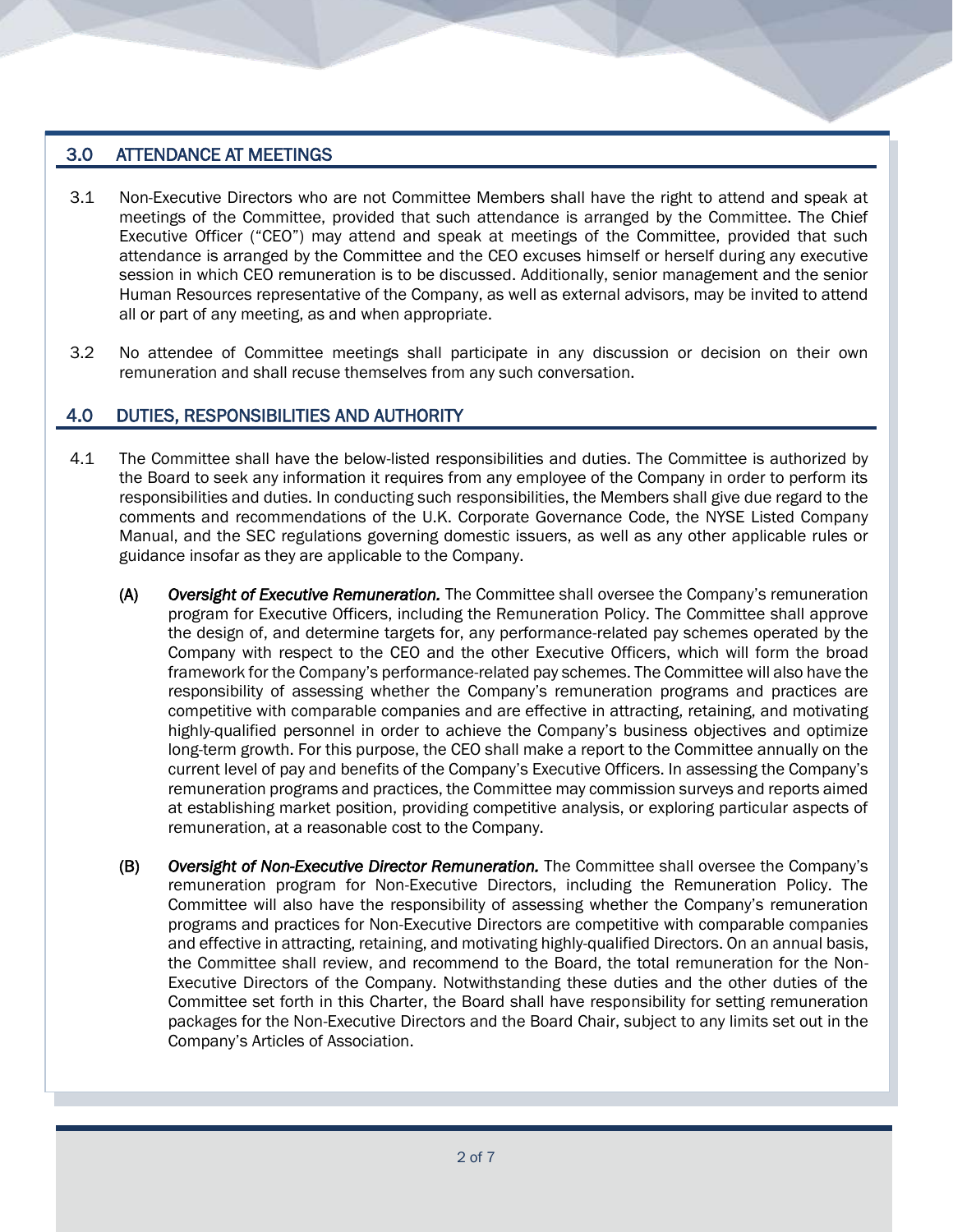- (C) *Review and Approval of Executive Remuneration.* The Committee shall evaluate the CEO's performance and approve, in light of identified goals and objectives, either as a Committee or together with the other Independent Directors (as directed by the Board), the remuneration of the Company's CEO. On an annual basis, the Committee shall also receive and analyze information (which may include benchmark studies on external market equivalents) regarding the level of executive remuneration, including equity based remuneration and other benefits, in order to assist in the review of remuneration trends across the Company. Where appropriate, the Committee shall determine and approve the total individual remuneration packages, including bonuses, equitybased remuneration, pension rights, service contracts, and compensation payments for all Executive Officers, in accordance with the terms of the Remuneration Policy and in consultation with the CEO. The Committee has authority to exercise all of the powers of the Board set forth in the Company's Articles of Association in order to authorize payment of remuneration, pensions, or other compensation to Executive Officers. However, the Committee does not have the authority to make decisions regarding the employment or dismissal of Executive Officers.
- (D) *Review and Oversight of Incentive Plans.* The Committee shall review the design of, and make recommendations to the Board with respect to, incentive plans, including non-equity incentive plans and long-term equity incentive plans, for Executive Officers and other employees, taking into consideration legislative and market developments, as well as the Company's overall Remuneration Policy. Specifically, in relation to the Company's incentive plans, the Committee shall:
	- (i) review and approve (a) the types of awards, (b) plan eligibility, (c) if equity based, the number of shares (or formula-based calculation of such shares, including by reference to the grant date fair value) relative thereto, (d) the financial and other performance objectives applicable to each plan, and (e) vesting schedules;
	- (ii) in relation to the terms and conditions of equity awards granted to Executive Officers pursuant any such plans, (a) determine whether the exercise or vesting of equity-based remuneration should be conditional on the satisfaction of an objective performance condition, (b) determine if such conditions have been satisfied prior to exercise and/or vesting or if they should be modified in accordance with the discretion granted to the Committee under the terms of any such incentive plans, and (c) determine the vesting schedule of any such individual award;
	- (iii) in relation to the terms and conditions of non-equity awards granted to Executive Officers pursuant to any such plans, (a) evaluate whether the financial and other performance objectives were achieved or if they should be modified in accordance with the discretion granted to the Committee under the terms of any such incentive plans and (b) calculate the award in accordance with the formula set forth in the plan;
	- (iv) in the event a material misstatement of financial results is discovered, have the discretion to apply any applicable Clawback Policy to recover and recoup incentive remuneration granted to any employees, including Executive Officers;
	- (v) oversee the determination of "good leaver" and "bad leaver" under the provisions of such plans; and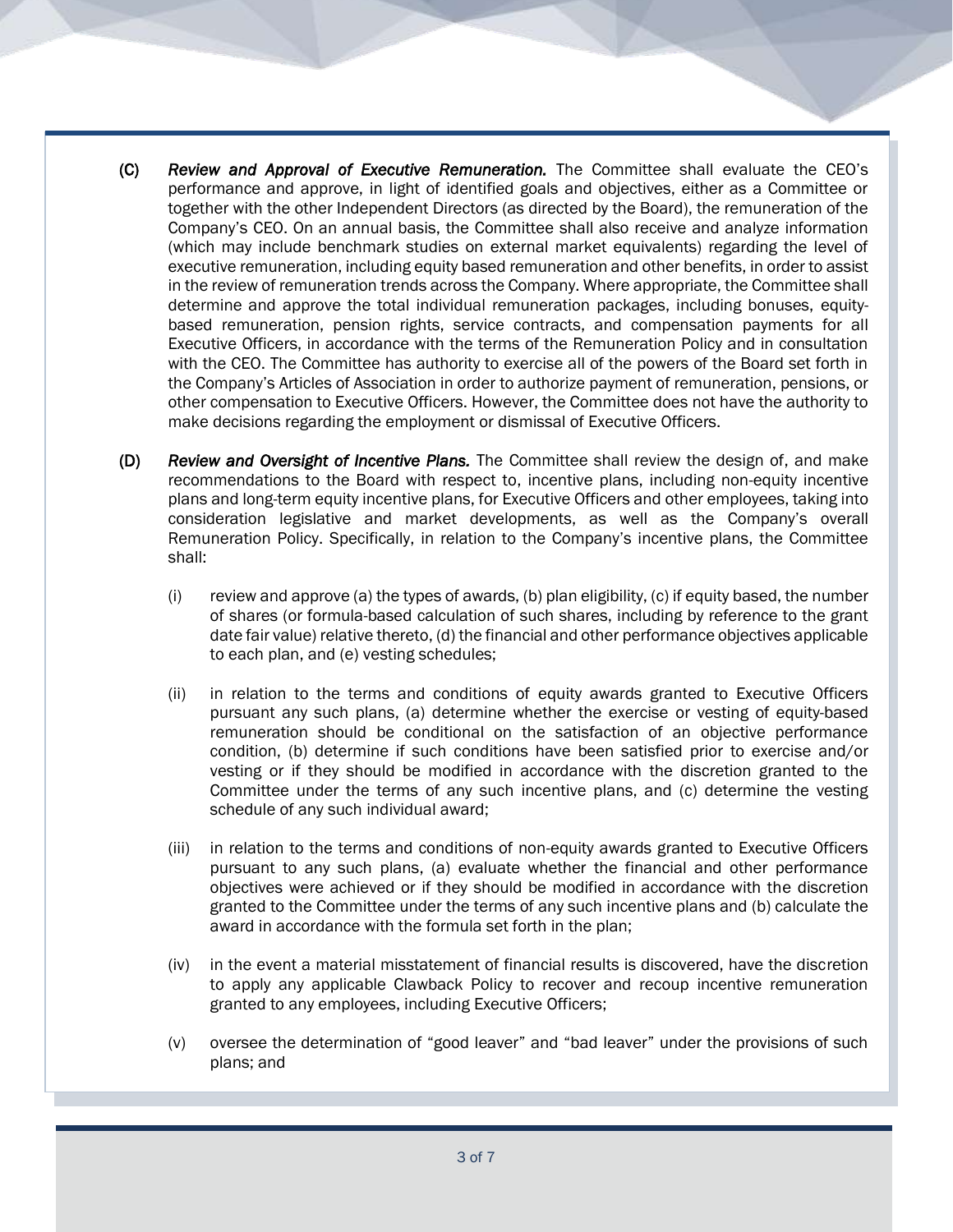- (vi) otherwise make any determinations, exercise any discretions, make any decisions, and take all such actions pursuant to the provisions of the Company's incentive plans and make any alterations to such plans as the Committee shall determine in accordance with the provisions of such plans.
- (E) *Review of Risk Assessment of Remuneration Programs.* The Committee shall review and discuss with management, on at least an annual basis, (i) management's assessment of whether the potential risks arising from the Company's remuneration policies and practices are reasonably likely to have a material adverse effect on the Company and (ii) the Company's remuneration policies and practices for the purpose of ensuring that these practices are aligned with shareholders' interests and do not motivate the Company's employees to take excessive risks. In assessing the risk of the Company's remuneration programs and practices, the Committee may commission the assistance and opinion of the Committee's independent remuneration consultant. The Committee shall specifically consider such assistance and opinion in the event of changes to the Company's remuneration programs and practices.
- (F) *Review of Severance and Retention Packages.* The Committee shall, either as a Committee or together with the Independent Directors (as directed by the Board), review and approve any of the Company's current or proposed severance or retention packages with respect to Executive Officers, except for any such payment to be made in accordance with a package or agreement previously approved by the Board, the Committee, or a predecessor to the Committee. In approving any such package, the Committee must (i) ensure that contractual terms are balanced and fair to the individual and to the Company, failure is not rewarded, and the duty to mitigate loss has been recognized and followed and (ii) avoid any unusual, excessive, or out of the ordinary severance or retention packages.
- (G) *Oversight of Regulatory Compliance.* The Committee shall, in consultation with appropriate Company employees, oversee regulatory compliance with respect to remuneration matters, particularly disclosure requirements.
- (H) *Review and Discussion of "Executive Compensation Discussion and Analysis," Remuneration*  Committee Report, and U.K. Directors' Remuneration Report. With the assistance of management and any outside advisors the Committee deems appropriate, the Committee shall (i) review and discuss with management the Company's disclosures under the "Executive Compensation Discussion and Analysis" section of the annual proxy statement, and based on this review, make a recommendation as to whether to include such disclosure in the Company's annual report on Form 10-K and proxy statement and (ii) prepare the disclosure required by Item 407(e)(5) of Regulation S-K (the "Remuneration Committee Report"). Additionally, the Committee shall review and discuss with management the U.K. Directors' Remuneration Report, and based on this review, make a recommendation as to whether to include this report in the U.K. Annual Report and Accounts.
- (I) *Advisory Votes on Named Executive Officer Remuneration.* The Committee shall review and make recommendations to the Board with respect to the Company's advisory vote on Named Executive Officer remuneration ("say-on-pay") and how frequently the Company should provide shareholders a say-on-pay advisory vote.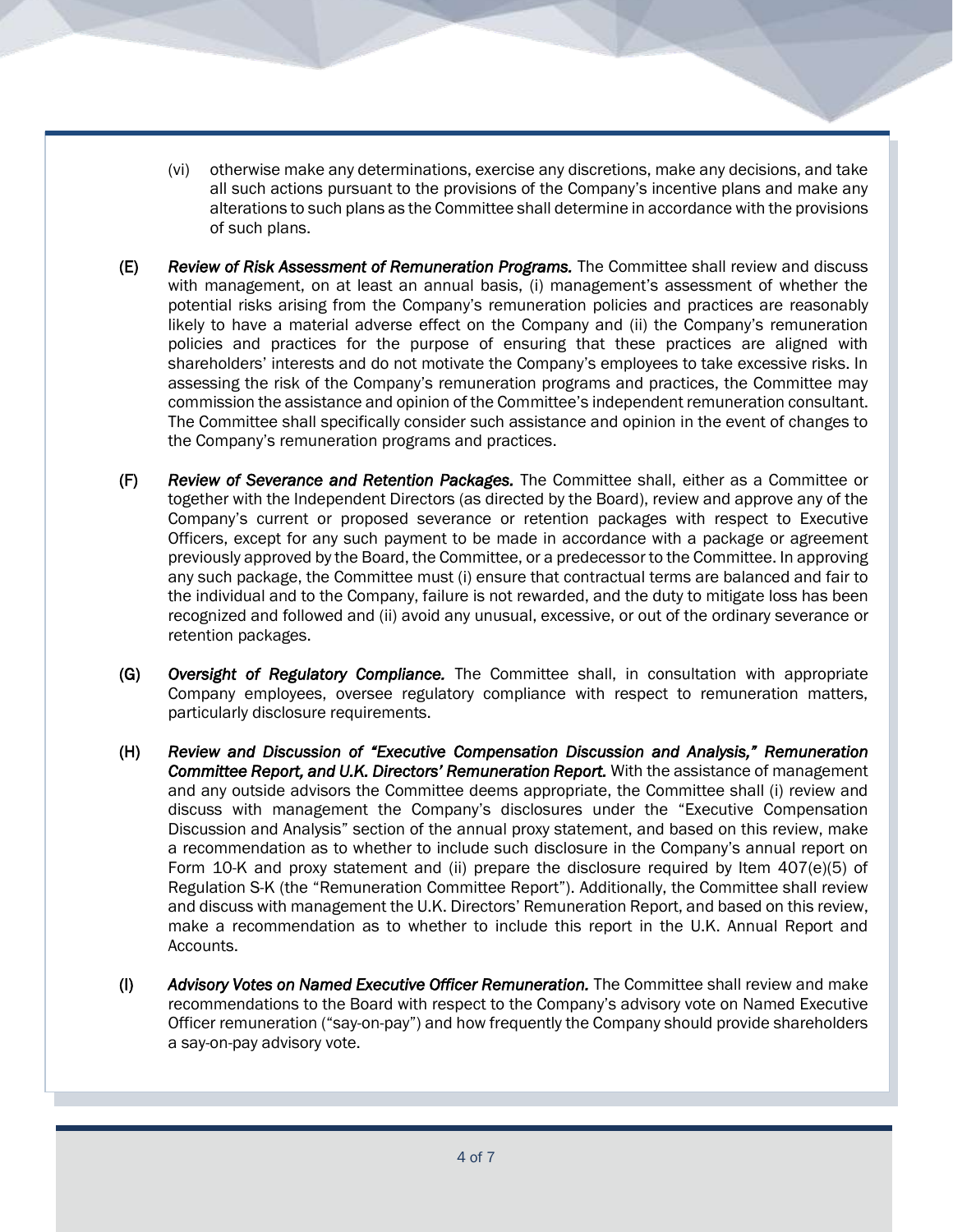- (J) *Access to External Advisors.* The Committee shall have the authority to select, retain, and obtain the advice of an independent remuneration consultant, legal counsel, or other advisor as it deems necessary to fulfill its duties and responsibilities under this Charter. The Committee shall receive appropriate funding from the Company, as determined by the Committee in its capacity as a committee of the Board, for the payment of compensation to such consultants or advisors. The Committee may select such consultant or advisor only after taking into consideration all of the factors relevant to that person's independence from management, including the following:
	- (i) the provision of other services to the Company by the person that employs the remuneration consultant, legal counsel, or other advisor;
	- (ii) the amount of fees received from the Company by the person that employs the remuneration consultant, legal counsel, or other advisor, as a percentage of the total revenue of the person that employs the remuneration consultant, legal counsel, or other advisor;
	- (iii) the policies and procedures of the person that employs the remuneration consultant, legal counsel, or other advisor that are designed to prevent conflicts of interest;
	- (iv) any business or personal relationship of the remuneration consultant, legal counsel, or other advisor with a Committee Member;
	- (v) any stock of the Company owned by the remuneration consultant, legal counsel, or other advisor; and
	- (vi) any business or personal relationship of the remuneration consultant, legal counsel, advisor, or the person employing the advisor with an Executive Officer of the Company.
- (K) *Delegation.* The Committee shall have the authority to delegate any of its responsibilities, along with the authority to take action in relation to such responsibilities, to a subcommittee comprised of one or more Committee Members, as the Committee may deem appropriate in its sole discretion.
- (L) *Other Delegated Responsibilities.* The Committee shall also carry out such other duties that may be delegated to it by the Board from time to time.

#### 5.0 STRUCTURE AND OPERATIONS

- 5.1 Committee meetings will typically be scheduled in conjunction with the Board meeting schedule, and no separate notice is required to be given of such meetings. A minimum notice period of five days should be given for any additional meetings that are required. If the matter is urgent and cannot wait until the next regular meeting of the Committee, the Articles of Association provision entitled "Resolution In Writing" shall apply, construing references to Directors as references to Members and references to the Board as references to the Committee.
- 5.2 The Committee shall meet at least twice per year, provided that in any event (i) one meeting will be held in January or February of each year to deal with remuneration and bonus matters and (ii) one meeting will be held immediately before the submission of the Company's annual report and accounts to the Board for approval if, at any time, the Company is required by any law or regulation to provide a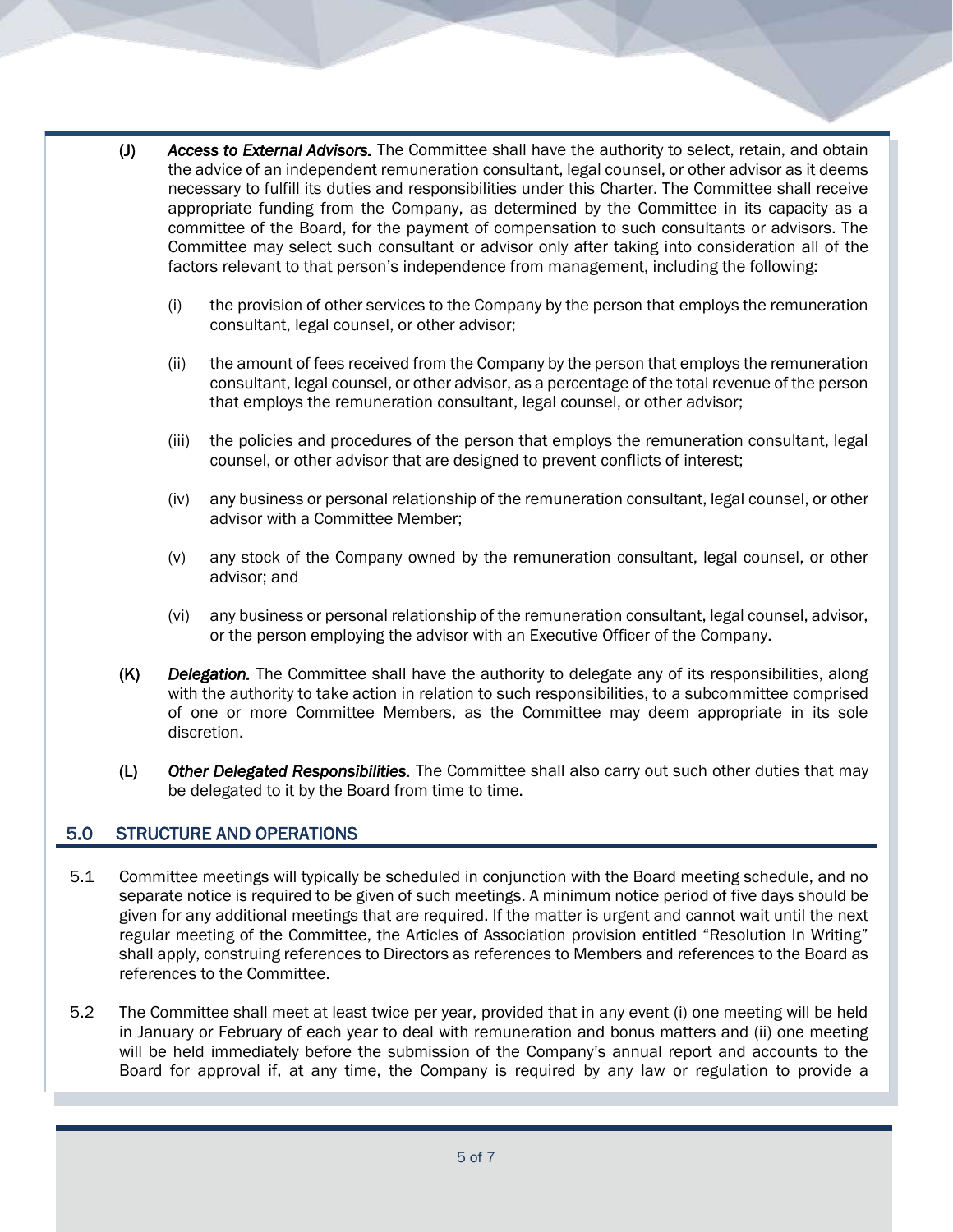Remuneration Committee Report. Otherwise, the Committee may meet at such other times of the year as the Committee Chair shall require. The Committee Chair or the Secretary shall call a meeting of the Committee if so requested by any Member, the CEO, or the Board.

- 5.3 A quorum at any Committee meeting shall be at least two Members. All determinations of the Committee shall be made by a majority of its Members present at a meeting duly called or held, except as specifically provided herein (or where only two Members are present, by unanimous vote).
- 5.4 The Company Secretary, or their nominee, shall act as the secretary to the Committee (the "Secretary"). At meetings where the Committee desires to discuss matters confidentially, a Member shall carry out the functions of the Secretary.
- 5.5 The Secretary, in conjunction with the Committee Chair, shall draw up an agenda, which shall be circulated to the Members, together with materials relating to the subject matter of each meeting, prior to each meeting.
- 5.6 Minutes for all Committee meetings shall be prepared to document the Committee's discharge of its responsibilities. The minutes shall be circulated in draft form to all Committee Members to ensure an accurate final record, approved at a subsequent meeting of the Committee, and distributed periodically to the Board. Provided however, in situations involving a conflict of interest, minutes shall not be circulated to a Director who is conflicted, unless such minutes are appropriately redacted.
- 5.7 The Committee Chair shall report formally to the Board on the Committee's proceedings after each meeting on all matters within its duties and responsibilities. The Committee shall make recommendations to the Board, as it deems appropriate, on any area within its remit where action or improvements are needed.
- 5.8 To the extent that this Charter does not specify otherwise, the Committee is governed by the same rules regarding meetings (including meetings in person or by telephone or other similar communication equipment), action without meetings, notice, waiver of notice, quorum, and voting requirements as are applicable to the Board.
- 5.9 The Committee shall review this Charter annually and recommend any proposed changes to the Board for approval.

#### 6.0 PERFORMANCE EVALUATION

6.1 The Committee shall conduct an annual evaluation of the performance of its duties under this Charter and shall present the results of the evaluation to the Board. The Committee shall conduct this evaluation in such manner as it deems appropriate.

#### 7.0 PUBLICATION OF CHARTER

7.1 Consistent with NYSE listing standards, this Charter shall be made available on the Company's website.